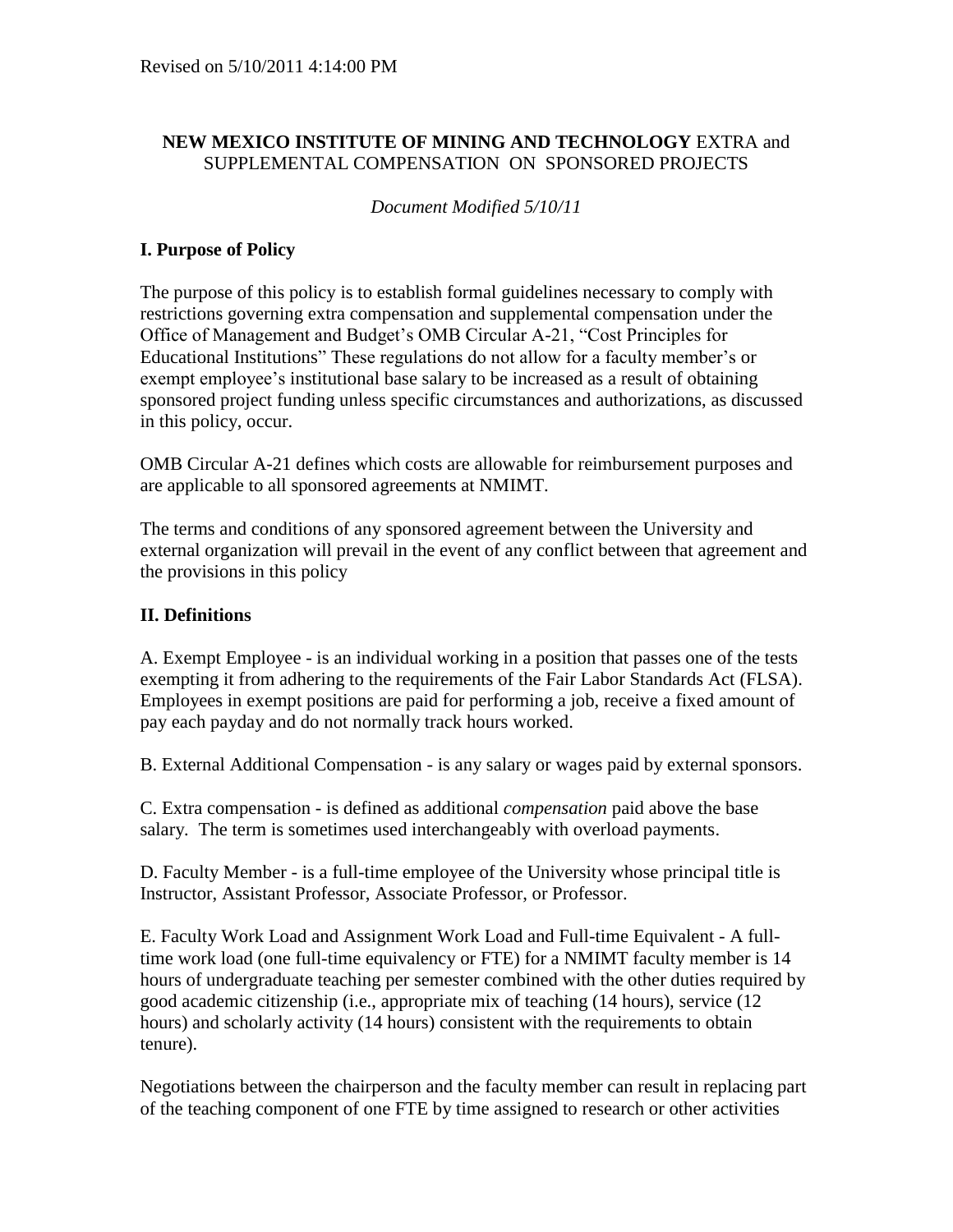which contribute to the mission of the University; depending on the nature of the assignment, approval of the Vice President for Academic Affairs is required.

F. Non-exempt Employee - is an individual working in a position that must adhere to all requirements of the Fair Labor Standards Act (FLSA). Employees in nonexempt positions are paid an hourly rate, track hours worked and must receive a minimum wage, as well as overtime pay for hours worked in excess of 40 in a workweek.

G. Overload Payment – is a monetary remuneration paid to an exempt employee for services in excess of full-time effort for university funded activities.

H. Private Outside consulting - or other outside remunerated services of a professional nature are the subject of the Employee Policy on Faculty Consulting and are not subject to this Policy

I. Supplemental compensation –is ordinary temporary and may be paid for "incidental work" as described under OMB A-21J.10.a but is restricted to one time service or project or periodic jobs of limited time commitment.

# **III. Extra Compensation**

OMB Circular A-21 places certain restrictions on extra compensation paid from projects sponsored with federal funds. The general rule is that Federal and/or State grant/contract monies may not be used to provide additional compensation at a rate that exceeds normal base compensation. Unless specific written approval has been obtained from the funding agency that specifies the activities and individuals for which extra compensation may be paid.

In most cases, Tech accepts funding from an external sponsor for projects that involve compensation to personnel within their base salary. OMB A-21 J.10.d.1 states, "In no event will charges to sponsored agreements, irrespective of the basis of computation exceed the proportionate share of the base salary for that period." *The only exception to allow for compensation above the base salary during the academic year is a very specific exception for consultation across departmental lines which is discussed below*.

These rules are not applicable to summer salary for nine (9) month faculty. See OMB Circular  $A-21.J.10d(2)(a)$ . Research compensation during the summer months or other periods not included in the base salary period is to be calculated for each faculty member at a rate not in excess of the base salary divided by the period to which the base salary relates. Consequently, summer salary for 9 month faculty may be charged at 3/9 to federal funding sources. Nine month faculty may charge non-federal funding at 120% of 3/9, if fully disclosed in proposal.

Payments above the faculty member's academic year base salary for work performed under an externally sponsored awards governed by OMB Circular A-21 allows for such extra compensation when all of the following conditions are met: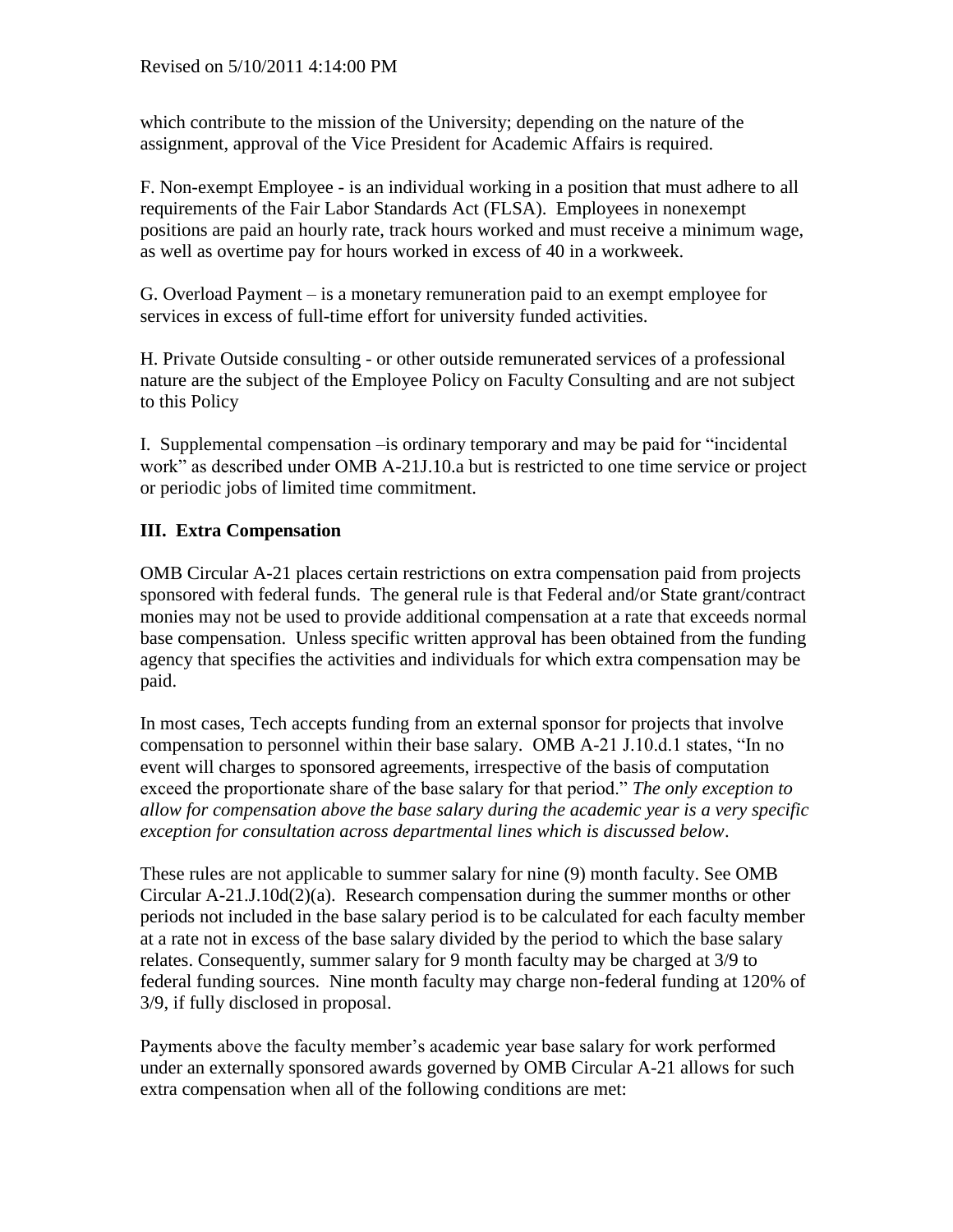1. The work performed must be in addition to the faculty member's regular departmental load

## **and**

- 2. One of two circumstances must exist:
	- a. The consultation (by faculty member) is across departmental lines or
	- b. The work involves a separate or remote operation

#### **and**

- 3. The work performed cannot conflict with the faculty member's regular University duties and assignments.
	- **and**
- 4. The consulting arrangement that specifies the activities and individuals for which extra compensation may be paid is specifically provided for in the written agreement with the sponsoring federal agency or otherwise approved in writing by an authorized representative of the sponsoring federal agency. If not specifically and explicitly provided for in the approved budget, this approval should be requested as soon as practical after receipt of the award, and before any work is done on an extra compensation basis.

In no case will the principal investigator (PI) receive additional compensation for effort on his/her own project.

Faculty may engage in extra activity for additional compensation as is consistent with maintaining a satisfactory disposition of their full-time obligations to the University. The written approval of the department chair, R&ED Vice President and the Academic Vice President are required before a faculty member may engage in any activity for additional compensation. The Academic Vice President shall review the faculty member's commitments to ensure that the faculty member is satisfactorily performing his or her full-time obligations. If the Academic Vice President determines that the faculty member is not satisfactorily performing his or her obligations, the faculty member must reduce his or her additional commitments accordingly.

## **IV. Supplemental Compensation**

As distinguished from extra compensation, supplemental compensation may be paid for incidental work. It is expected that "incidental work" will represent an insignificant part